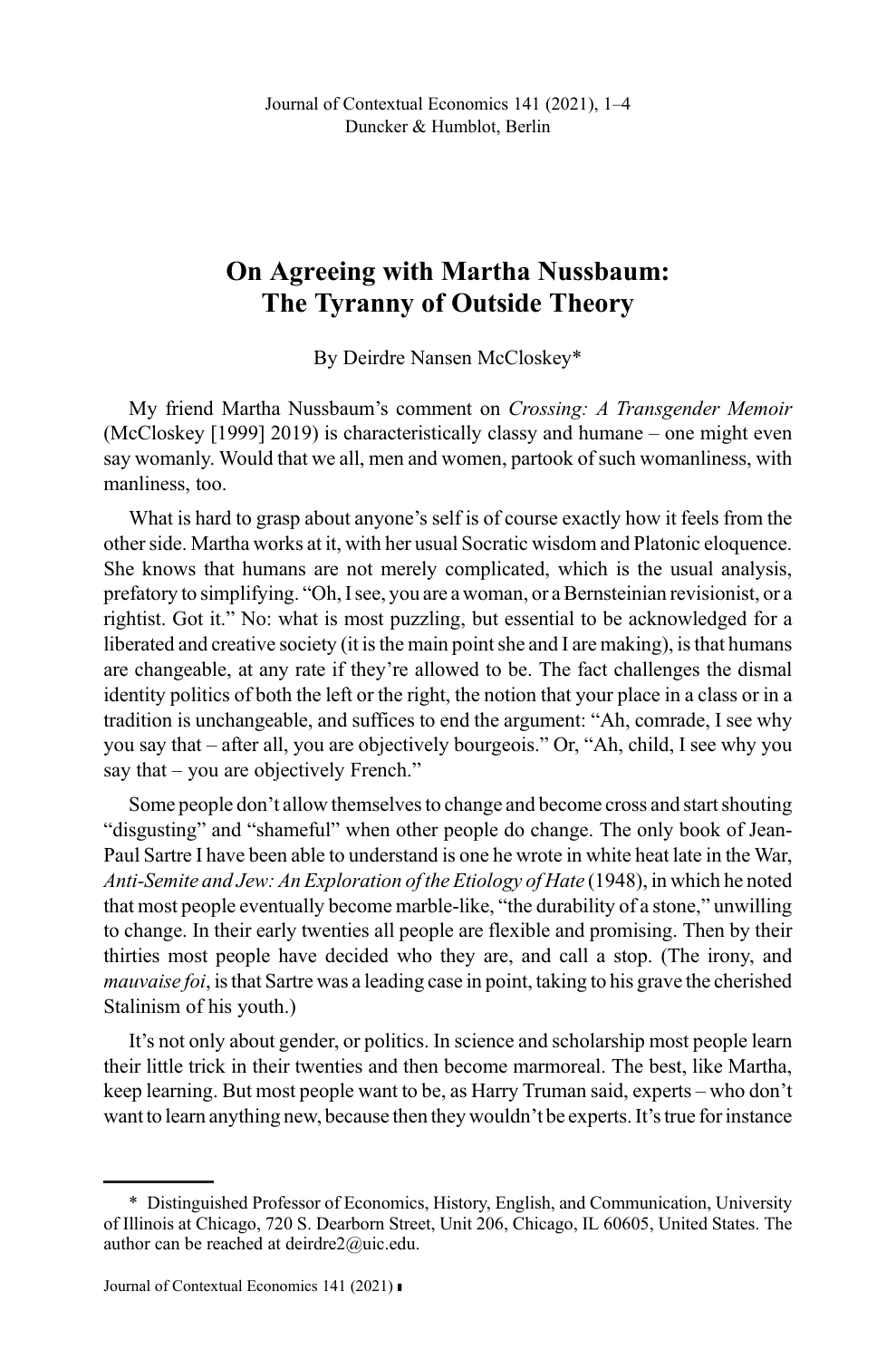of two very different fields that between us Martha and I know pretty well, economics and gender studies.

The problem in both fields – and, come to think of it, in everything else a speaking species does, from marital relations to writing "The Idea of Order at Key West" – is the unbridgeable gap between words and things. It's the gap between a woman's voice singing and the sea about which she sang. "She sang beyond the genius of the sea. / The water never formed to mind or voice.…/ Oh! Blessed rage for order, pale Ramon, / The maker's rage to order words of the sea." ("Maker" from the Greek for "poet.") We have a rage to order words of ourselves and of others in ghostlier demarcations, keener sounds, but of course we fail to close the gap. Characters in a novel for example must be more consistent than people actually are, or else the reader loses the plot. Real people are not consistent (Samuelsonian economics to the contrary), and the best and entrepreneurial are not marmoreal. The European novel gestures towards ethical change in the main characters, Emma Woodhouse or Pierre Bezukhov. But it is the tragicgestured person who is real, beyond words.

The modernist swerve on or about December 1910 was to retreat into the words themselves, or to 12 tones, or to colored shapes, or to mathematics, or to Theory, alone. They suffice, after all, to get tenure, or to publish a Workshop poem in The New Yorker, or a theorem in the Journal of Economic Theory. The modernist dogma in many social sciences is that we must forget about human meaning, and retreat into a positivistic behaviorism, insisting on looking at humans only from the outside, from Theory, as though they were ants. Yet we have, Martha points out, the sea itself to look at, and the person herself, and must not let Theory take up all the space. That is, "theorists can and should be held accountable, and not the other way round." I agree, and would apply it to my own science, too. In the 1970 s the Department of Economics at the University of Chicago held itself accountable to the thing in itself. Now the joke on a t-shirt is, "That's all right in practice, but does it work in Theory?"

One of the numerous contradictions of the Theory of positivistic behaviorism, which I once espoused, is that, in ignoring the meaning-making of human speech, the behaviorist inexplicably ignores one sort of behavior, while passionately asserting a meaning that one must not listen to meaning. Another is the metaphysical assertion by him (I choose the gender with care) that metaphysics is meaningless. Another is to use words to argue that only numbers are meaningful. Another is to declare that numbers carry their own meaning, as in tests of statistical significance, an assertion that the Supreme Court rejected in a 9 to 0 vote.<sup>1</sup> I could go on.

Stanley Fish (1999) notes cleverly that the only true biography is autobiography, not because the subject gets it right – as Martha says, we don't, much – but because the very

<sup>&</sup>lt;sup>1</sup> Matrixx Initiatives, Inc. v. Siracusano, 563 U.S. 27 (2011), and "Brief for Statistics Experts Professors Deirdre M. McCloskey and Stephen T. Ziliak in Support of Respondent," Nov 12, 2010, No. 09 –1156, oral argument Jan 10, 2011.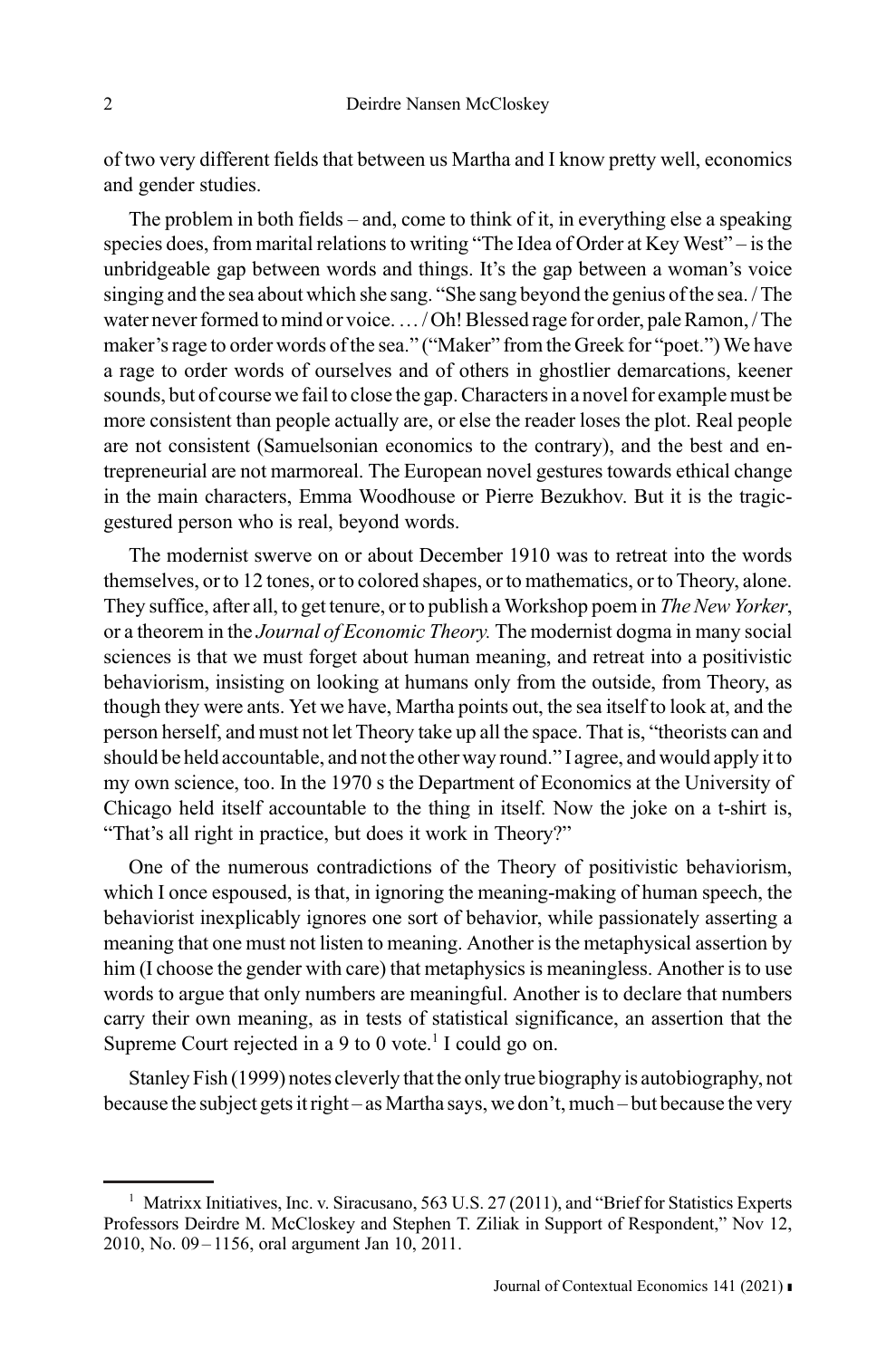statement exhibits this or that truth.<sup>2</sup> "An autobiography," she points out, "can show what a philosophical article can't." Show, not tell. Consider Donald Trump telling about himself. So we have Martha's showing of a loving father, one interested in the aesthetics of women's clothing.

But on that point she says, "I share McCloskey's lifelong fascination with women's clothing." Yet I was not fascinated, not exactly, and certainly not in an aesthetic way. Until about December 1810, of course, male clothing in Europe was that of the aristocratic peacock, not the bourgeois businessman. Martha and I join in Dr. Johnson's sentiment: "Greek, sir, is like lace; every man gets as much of it as he can." Thus it was in 1780; then remarkably in 1810 it started to change. (She and I admire Anne Hollander's account of the change.) But in my case sex was the point, and that episodically, not beauty. When I was a man, I wore the uniform with pride – khakis, red tie, cordovan shoes, oxford broadcloth shirt, Harris tweed sports coat. Boring, but it took me only half an hour to buy clothing.

She is correct to say that any "identity is both found, demanding to be let out, and laboriously constructed." The contrary Romantic and then modernist fancy is that essences are permanent and therefore have nothing to do with "mere" choice of style. Saying so is a piece with the assault on the rhetorical tradition since the hard men of the 17<sup>th</sup> century. Recently Virginia Postrel's (1998; 2004; 2013; 2020) glittering books have made the self-fashioning point. Before the Romantic movement, people knew this. George Washington, for example, made himself into the leader of the nation by following an advice book for gentlemen ("Give not advice without being asked and when desired to do it briefly"), like Ben Franklin's table of virtues (he added Humility later: "I cannot boast of much success in acquiring the *reality* of this virtue, but I had a good deal with regard to the appearance of it").

Martha asks then, "Why do many people think that gender change is weird or bad or crazy, when they do not think this way about religious or cultural change, or change of profession?" Yes. She channels the irritated question by the marmoreal Romantic: "Why would you do it, usually well after childhood, if you were not already that?" It is supposed to be the one thing, already known from birth, an essence. But she takes the marmorealist too seriously, complaining that "neither Bettcher nor Deirdre offers a view about where the sense of urgency comes from: is it social? Biological? Something else?" Well, it is all these, as it is for changing profession or race, sometimes also violently enforced by punishment for not passing – and also for the sheer delight, which I am allowed now to share with her, in the daring of women's (and once upon a time, men's) attire. But she in this is asking the Why Question, which I wish she would not – right after telling the charting story of her American friend who just delights in writing philosophy in French, and has no answer as to Why.

<sup>&</sup>lt;sup>2</sup> "Autobiographers cannot lie because anything they say, however mendacious, is the truth about themselves, whether they know it or not." He also likes celebrity bios, because "contingency and accident are pretty much the content of celebrity lives," and are not forced into a Theory.